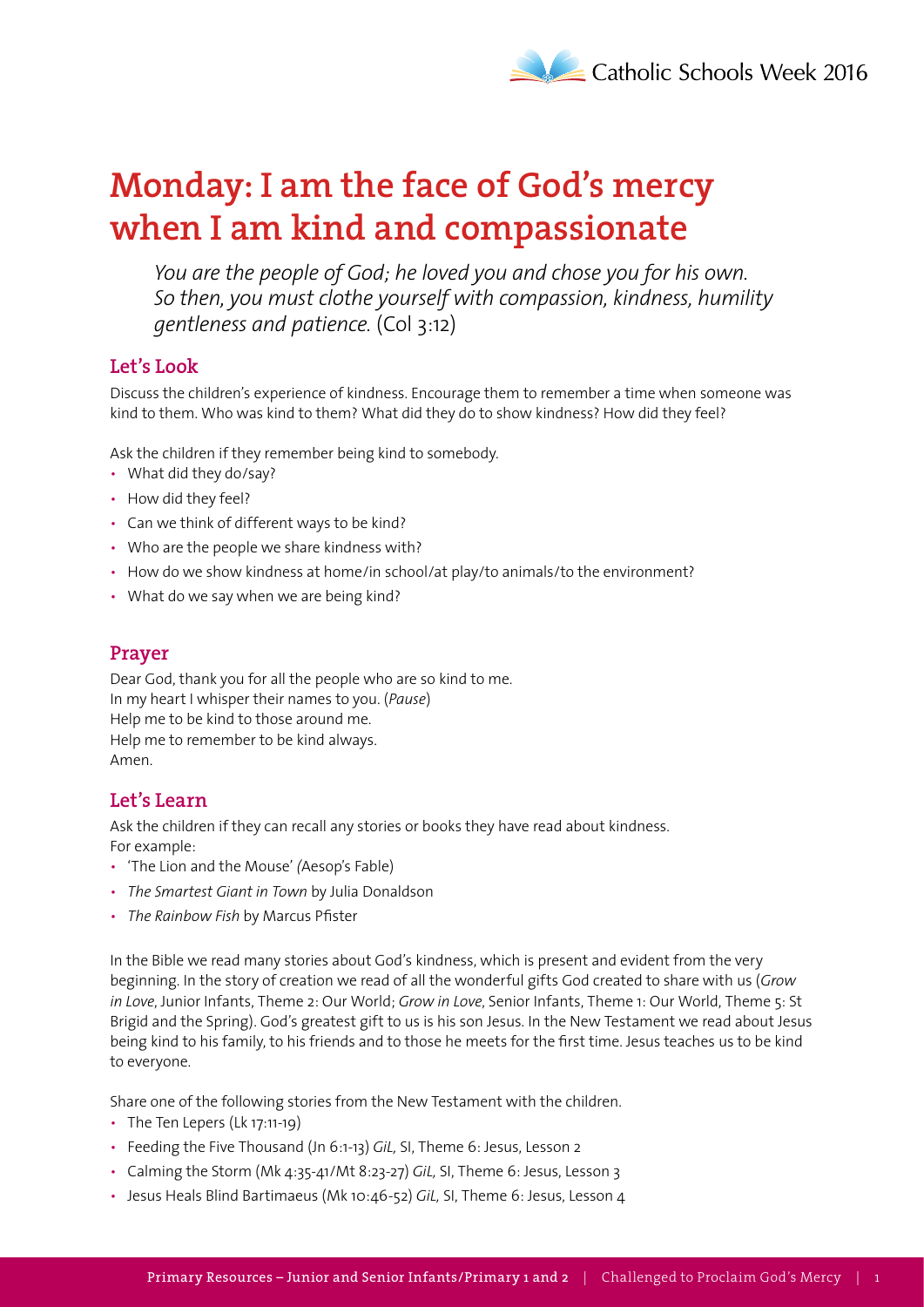

## **Consider**

- How did Jesus share kindness?
- Who was he kind to?
- What did he do?
- How can I be kind like Jesus today?



#### **Let's Live A Cup of Kindness**

Photocopy the following images so that there is at least one image per child in the class (and teacher too!). Fold each image in two and place in the 'cup of kindness'. (This may be a cup/bowl/jar.) Invite each child to take a piece of paper and to keep it until they have shared their kindness. The activity may be repeated several times during the week. The 'cup of kindness' could be kept in the Prayer Space during this week.



Recall the poem 'A Cupful of Kindness' from *GiL,* JI, Theme 1: My Family.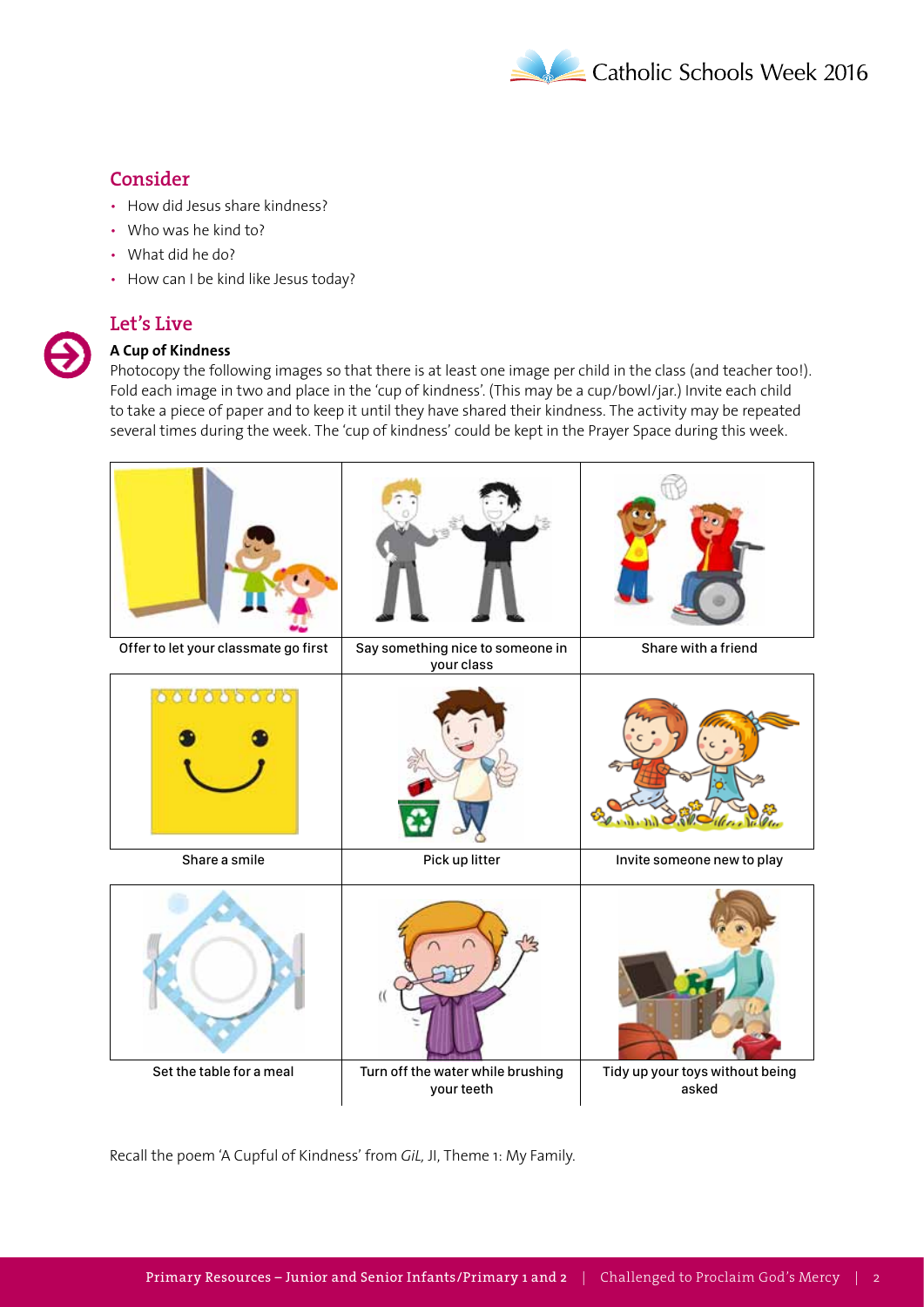# **Tuesday: I am the face of God's mercy when I forgive and reconcile**

*Be kind and merciful and forgive others, just as God forgave you because of Christ.* (Eph 4:32)

*Do not judge and you will not be judged. Do not condemn, and you will*  not be condemned. Forgive, and you will be forgiven. (Lk 6:37)

## **Let's Look**

Remind the children of yesterday's activity of the 'cup of kindness'. We remember how Jesus asks us to be kind. We think of all the times when we share and help; are gentle and kind; the times when we invite others to play with us; and the kind words we share with each other.

**Encourage** the children to recall times when they were following Jesus by doing as he asks us to.

**Remind** the children that sometimes we forget or choose not to live as Jesus asked. Sometimes we don't want to share, help, say nice words, or look after someone else's things.

**Ask** the children if they ever did something that was wrong. What happened?

When we do something wrong we must try to make it right again. God is always with us, helping us to make things right. When we say we are sorry for the wrong thing we have done, God is so pleased with us. God is happy because we have done what Jesus asks us to do. We say sorry to show we love God and each other.

### **Prayer**

Gentle God, Help me to live as Jesus has shown me. When I don't do the right thing, guide me back to your loving ways. Help me to remember to always say sorry. Amen.

# **Let's Learn**

For many, many years God's people had tried to do as God had asked them to do. God's people tried to be loving and helpful, to be respectful and sharing. They tried to remember to say their prayers and to say nice words to each other.

God is always with us. (*Encourage the children to list all the different aspects of their lives* [e.g. home, school, sports, dance, visiting, shopping, etc.] *and remind them that God is there too*.) God's love for us goes on forever. God wants us to know just how much he loves us. When we remember God's wonderful love for us, we say thank you to God.

We share God's love when we say sorry for the mistakes we make. Jesus knows that it is not always easy to say sorry, especially if someone has hurt us. In Luke's Gospel, Jesus shares a very important message. He says: *Love your enemies and be good to those who hate you* (Lk 6:27).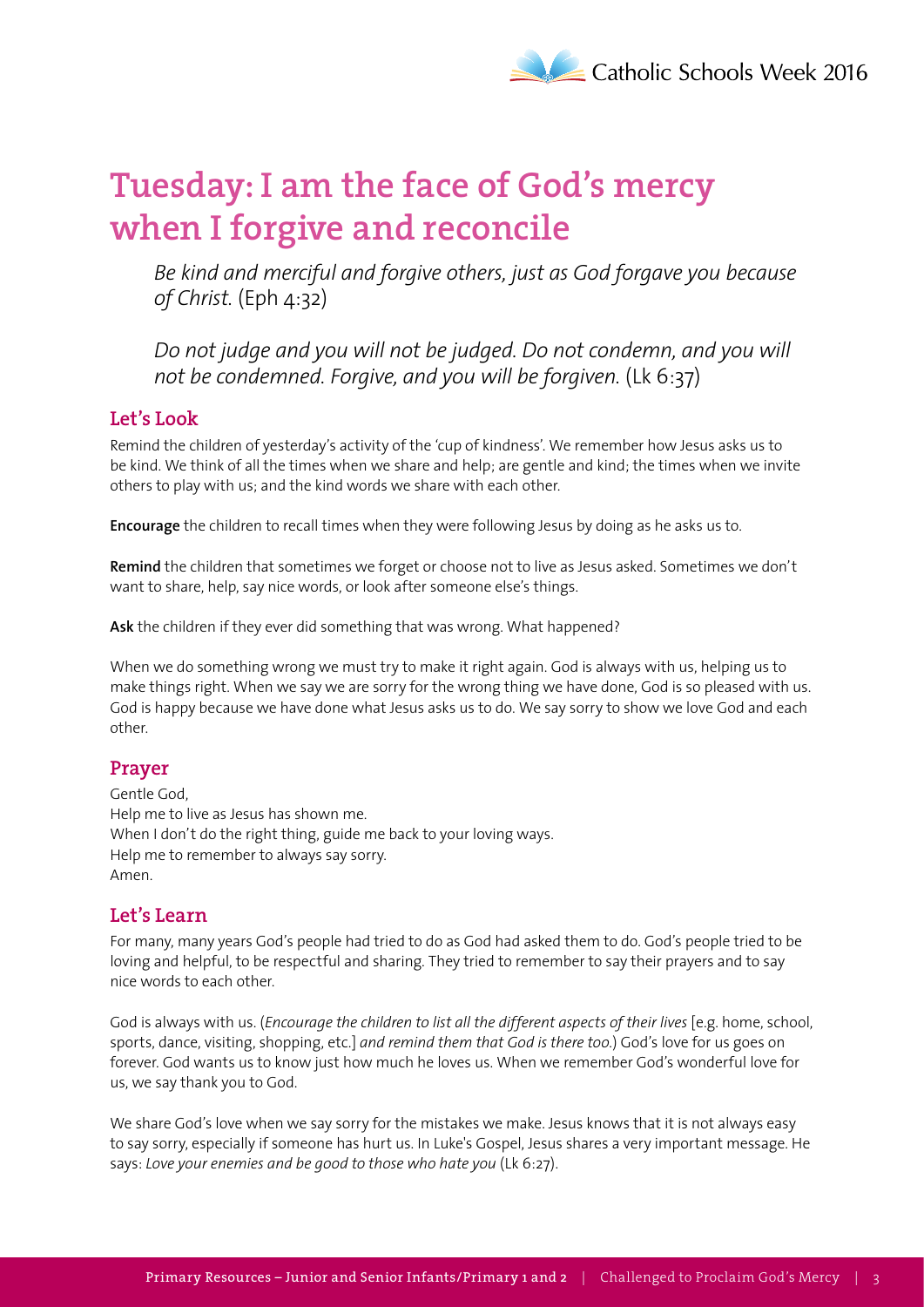

Jesus reminds us that sometimes people are not kind to us. Because we feel hurt by the other person we might be mean or nasty to them. Jesus asks us not to be hurtful to those who hurt us. Jesus tells us to do something very important, something that can be really difficult – to forgive the person who has hurt us. We can say those words together now: '**I forgive you**'. When we say '**I forgive you**' we are doing what Jesus taught us to do. Jesus reminds us that God loves us all the time. To show God how we want to live like Jesus, we say '**I forgive you**' when someone hurts us. (Teacher Tip: Explain 'enemy' as being someone who chooses to be unkind or selfish to another person.)

### **Let's Live**

We thank God for always loving us. We try to live as Jesus showed us. We want to be like Jesus. When we make mistakes we say sorry. We also want to live like Jesus. When people hurt us with their words or their actions, we do as Jesus showed us to: we forgive them. When we talk to God, we are praying.

Sometimes we pray out loud; sometimes we pray so quietly that only God can hear us; sometimes we pray together; and sometimes we pray by ourselves.

Jesus showed us how to pray. He taught us to pray to God. When we pray the Our Father we are saying the same words that Jesus said. In this prayer we pray that God will help us to forgive those who hurt us when we say: '… forgive us our trespasses as we forgive those who trespass against us.'



Let's pray that special prayer together: **Our Father, who art in heaven …** Decorate the prayer card below, bring it home and put it in a special place where you can pray with your family.

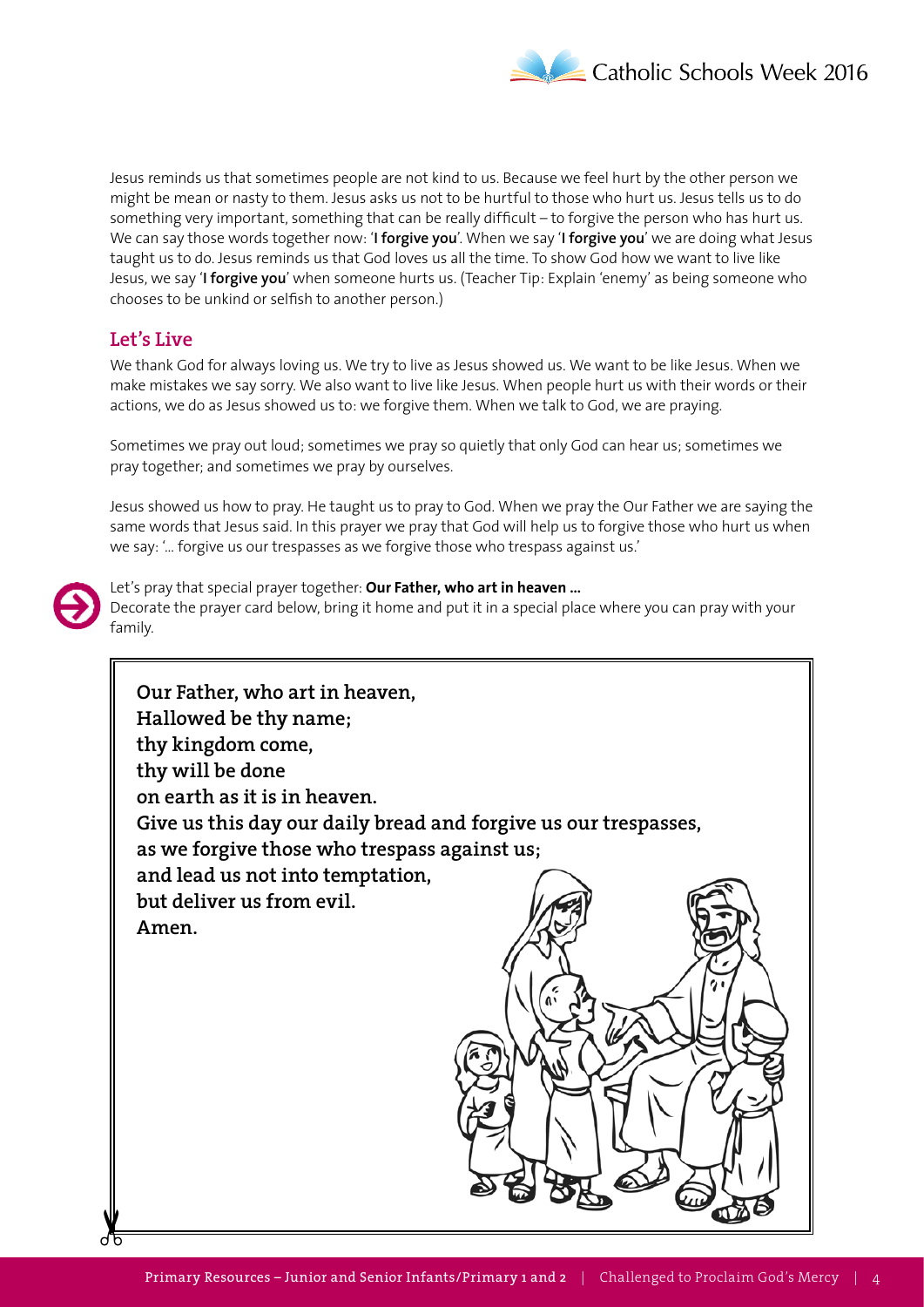# **Thursday: I am the face of God's mercy when I am fair and just**

*Happy are those who obey his commands, who always do what is right.*   $(Ps 106:3)$ 

# **Let's Look**

Consider with the children how we have been learning about Jesus teaching us to be kind and forgiving towards each other. Revisit the 'cup of kindness' today and invite everyone in the class to take a token from the cup in the Prayer Space. Remind the children to share their kindness at school and at home.

When we are kind and forgiving we are living the way Jesus asks us to. We also try to be fair. Ask the children about their experiences of fairness. Perhaps they will recall times when they felt circumstances were unfair. Being fair can sometimes be a challenge. Consider the following examples:

- I have a new set of colouring pencils and the child beside me has none. Teacher asks the class to colour a picture in our copies. What should I do?
- A child in my class asks me to play with them in the yard. I really want to play with someone else. What should I do?
- At home I am asked to tidy away my toys. I want to watch TV instead. What should I do?
- At home I am playing on my tablet. My sister/brother wants a go but I'm in the middle of my game. What should I do?

#### **Prayer**

Loving God, thank you for sending Jesus to teach us how to be kind and fair. Thank you for making me so special. Help me to be kind and fair to everyone. Amen.

### **Let's Learn**

Jesus didn't teach us to be kind and fair to **some** people; he taught us how to share God's love with **everyone**.

This is a story that Jesus listened to when he was a boy. Jesus and his family would go to the temple to pray to God. In the temple there were lots of prayers to say. The leader of the temple would read stories from a special book to help the people remember all the wonderful things that God has done for us because he loves us. This is one of those stories.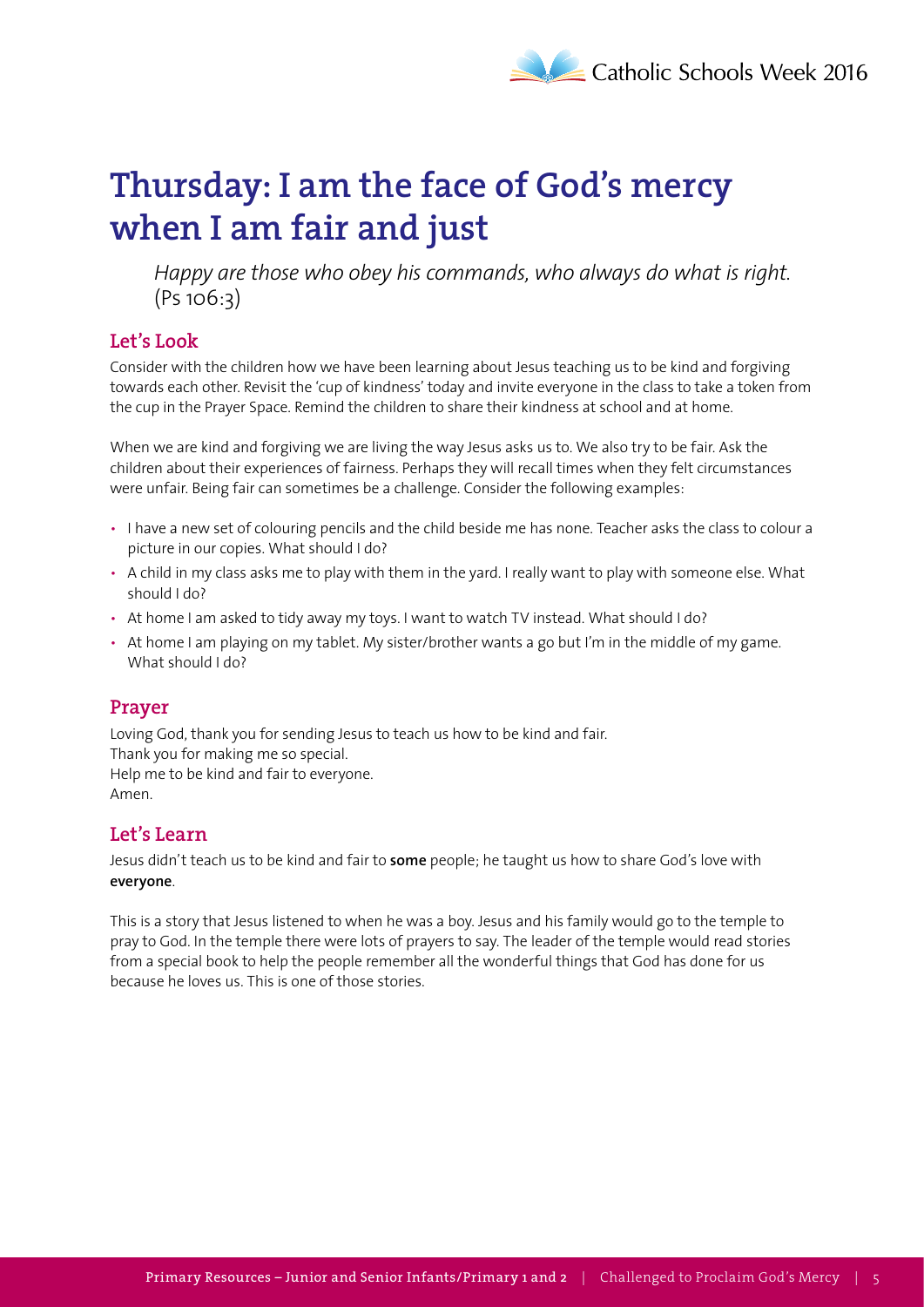

#### **Joseph and his Brothers (adapted Gn 37–47)**

Many, many years ago in a land called Canaan there lived a man called Jacob. Jacob was a farmer and he had twelve sons. Jacob loved all of his sons very much but his favourite son was the second-youngest boy called Joseph. One day Jacob came back from the market with a very special gift for Joseph. It was a magnificent coat – the nicest coat that anyone had ever seen. Joseph was delighted when his father gave him the special present and he thanked him very much.

However, the other brothers were not pleased that Joseph had received a beautiful present. They all wanted a coat as amazing as Joseph's. The brothers were jealous of Joseph. They were so jealous that they decided to do something terrible. One day when Jacob was away and the brothers were working on the farm, a group of people came by who were looking to buy slaves. The brothers sold Joseph to them and he was taken away to a faraway land called Egypt.

Joseph was a slave for a long time in Egypt. All the time he was a slave, he remembered that God was with him. Joseph prayed to God and he always asked God to bless his father and his brothers. Joseph was kind and helpful to everyone, and after a while he was freed from being a slave. The King of Egypt heard about this wise and helpful man. He called Joseph to his palace and gave him a very important job. Joseph was put in charge of all the food in the land of Egypt.

Far, far away in the land of Canaan, things were not going very well for Jacob and his sons. The seeds that they had sown on their farm did not grow. The animals had no food to eat and very soon the people in Canaan had no food to eat. They became very, very hungry. One of Jacob's sons heard that there was plenty of food in the land of Egypt. The family decided that they would travel all the way to Egypt to ask the king for some food.

When Jacob and his eleven sons arrived in Egypt they were sent to see the man in charge of all the food. The man in charge of the food asked them many questions about themselves. He asked them if they had any other brothers. The brothers told the story of what they had done to their younger brother Joseph. They told the man in charge of the food how sorry they were. Suddenly the man who was in charge of the food jumped up from his chair and smiled the widest smile Jacob's family had ever seen. He called for the palace guards to bring in and share out as much food as this family needed. Jacob looked and stared and looked again. There was something familiar about this man. Suddenly Jacob cried out a name that he hadn't said out loud in a very long time!

#### **Consider**

- What name do you think Jacob shouted out loud?
- How did Jacob know who he was? (*encourage the children to use adjectives, for example: kind/friendly/ sharing/helpful/forgiving*)
- Why did Jacob's family go to Egypt?
- What did the brothers say sorry for?
- How did Joseph show that he forgave his brothers?

#### **Let's Live**

Joseph was kind to his brothers. He forgave them for what they did to him. Joseph was fair and generous to his brothers. He treated them the way God asks us to treat each other. We ask God to help us to be fair when we play our games and when we are sharing at home, at school and everywhere.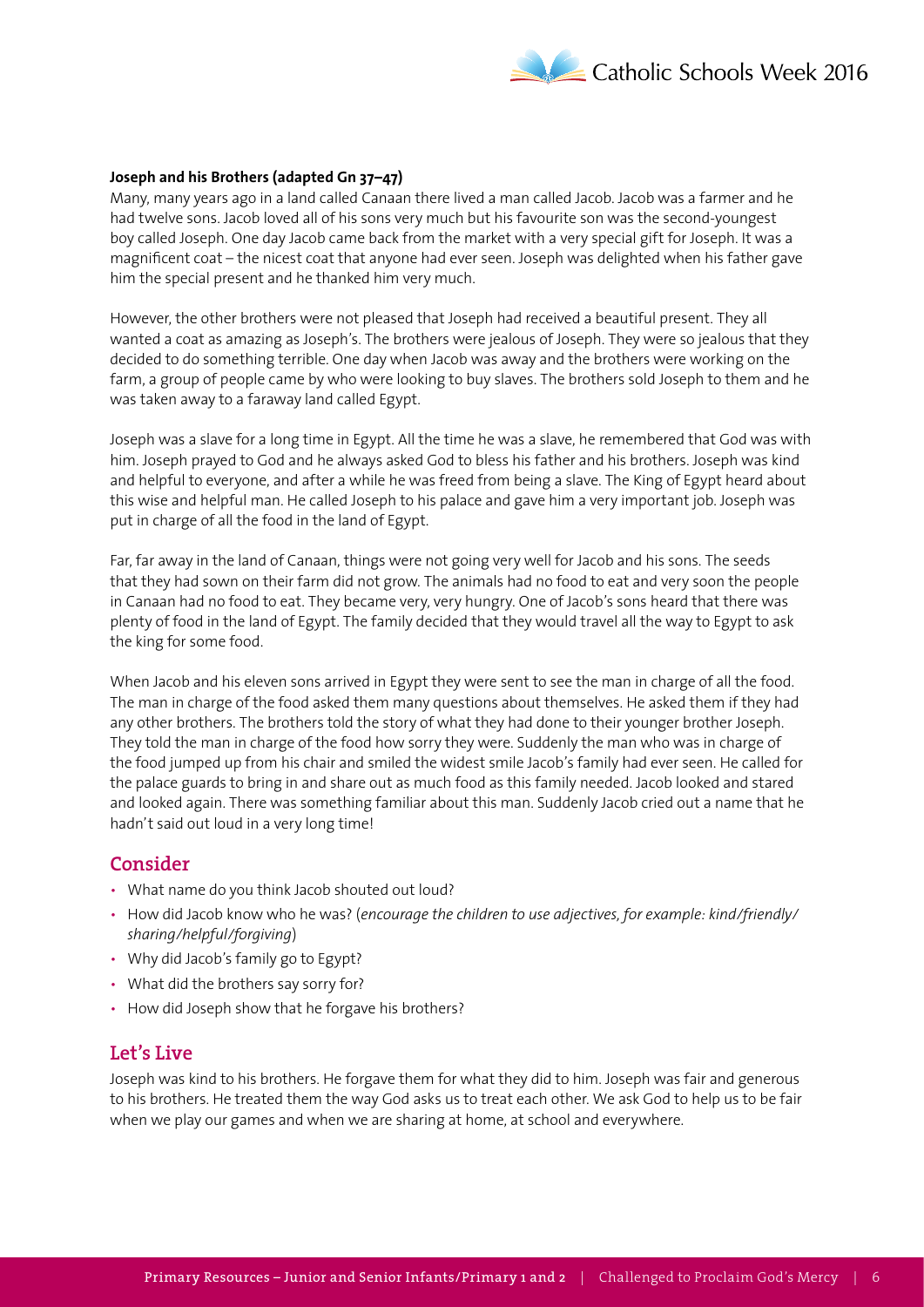

# **Joseph and His Brothers**

Colour in the picture below.

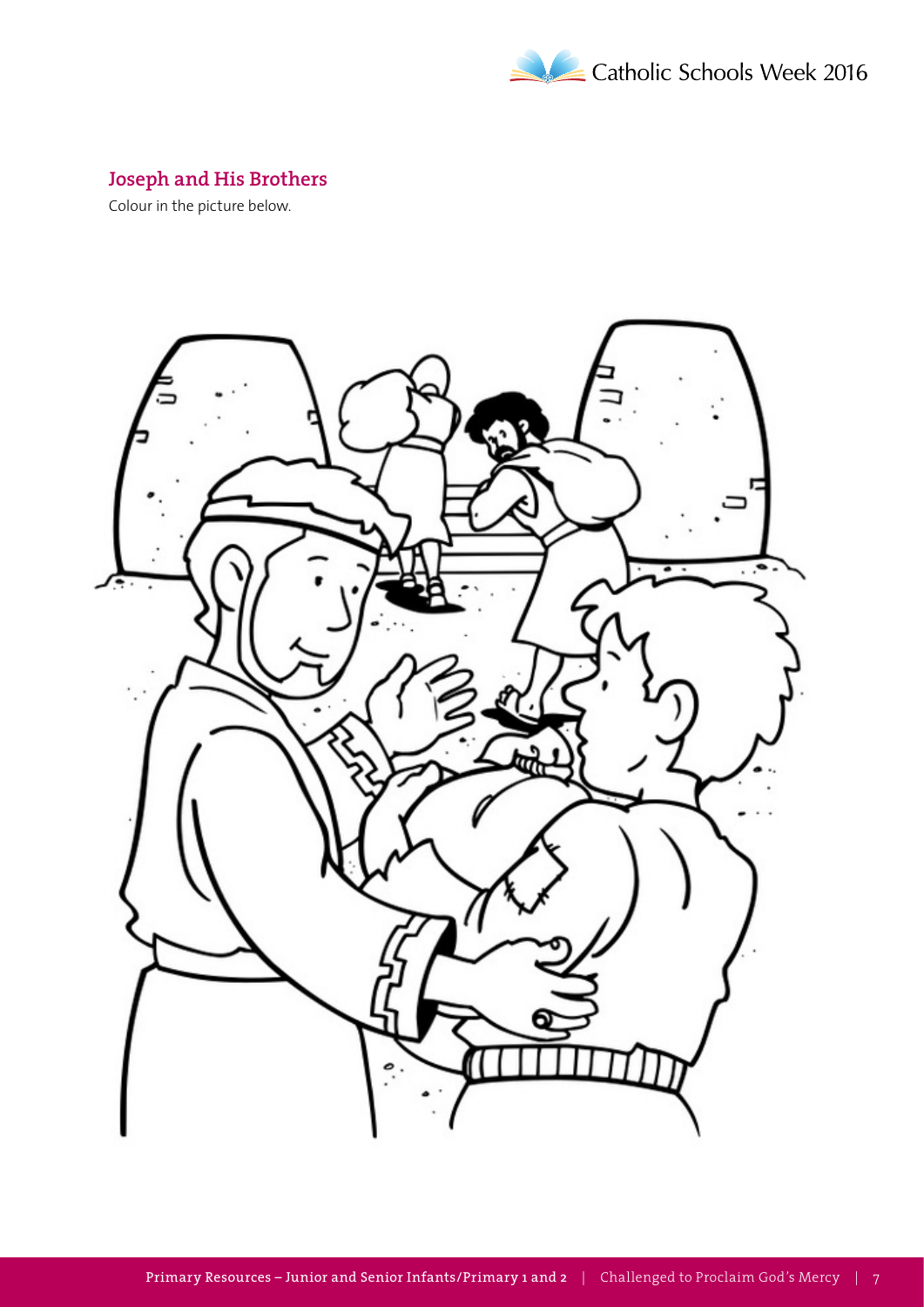# **Friday: I am the face of God's mercy when I live like Jesus**

*Jesus answered, 'Love the Lord your God with all your soul, and with all your mind.' This is the greatest and most important commandment. The second most important commandment is like it: 'Love your neighbour as you love yourself.'* (Mt 22:37-39)

## **Let's Look**

Begin by describing to the children a very special person who teaches us how to love God and each other. Revise what the children have already come to know about Jesus:

#### **This person …**

- was born a long time ago
- was always kind to everyone they met
- listened to people
- was a great teacher
- helped people to say sorry
- showed us how to be honest, truthful, kind and fair
- loved and cared for the all people (Jn 6:1-13)
- helped the sick (Lk 17:11-19)
- taught us to pray to God our Father (Mt 6:9-13)

# **Let's Learn**

(This theme is developed in *GiL,* JI, Theme 5: Lesson 3, Jesus Teaches Us)

Jesus loves every one of us. He is our special friend. Our family helps us to become friends of Jesus. Many other people help us to become friends of Jesus too. Brainstorm with the children to list others who help us to follow Jesus' example. This week, we have considered how we become closer to God by living like Jesus asks us to. Encourage the children to recall a time when they were kind/fair/forgiving/generous/ helpful this week.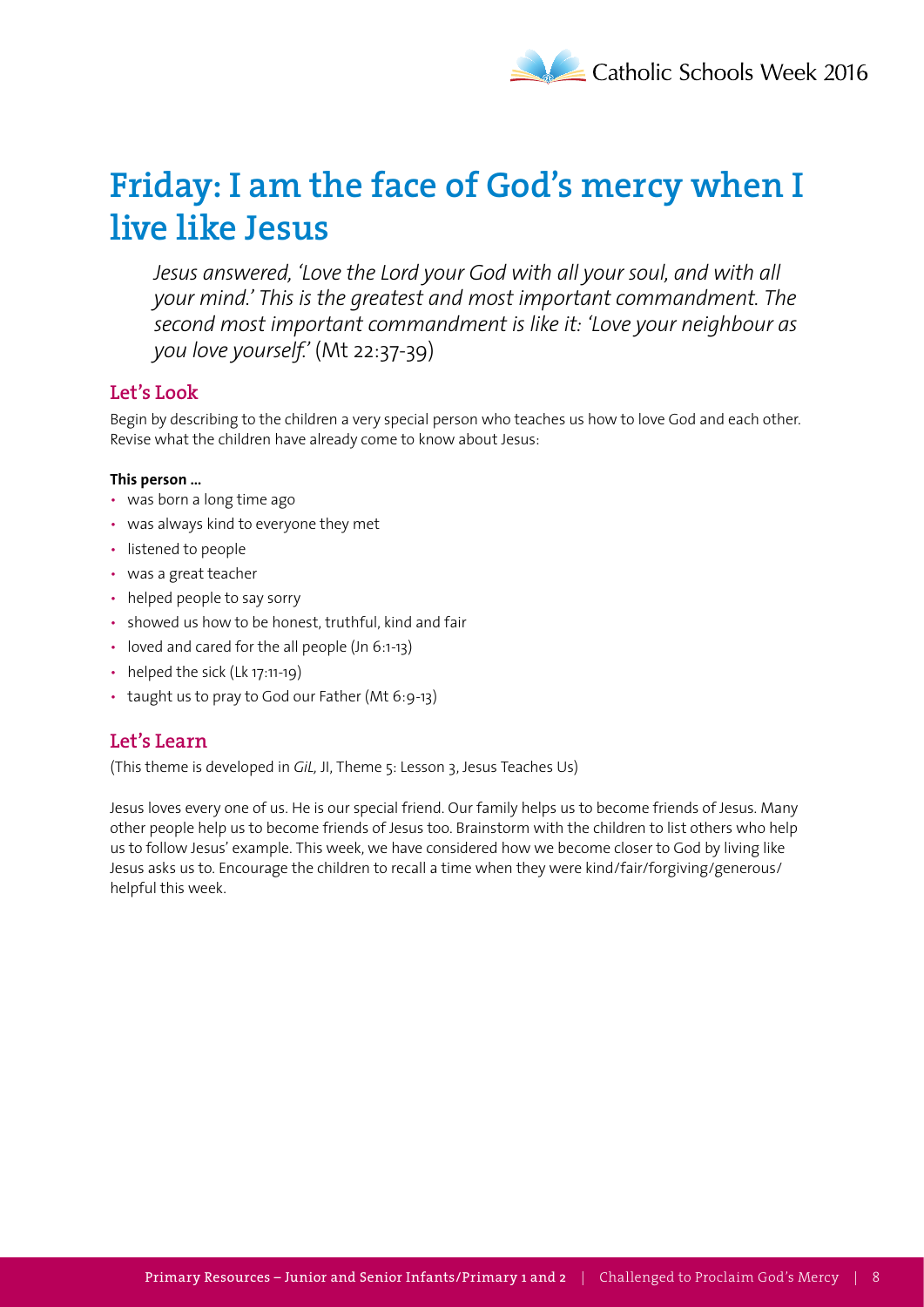

#### **The Greatest Commandment (adapted Mt 22:34-40)**

Lots of people wanted to follow Jesus; they wanted to learn how to show their love for God. One day, when Jesus was in the temple, a man asked him a very important question. The man wanted to know how to show that he really loved God. Jesus gave the man a very simple answer. He told the man that the most important thing that he could do was to love God with all his heart, and to love everyone else the way he loved himself.

Consider all the ways we show that we love God and each other.

#### **Let's Live**

This has been a special week in our school. We have celebrated all the different ways we love God. Let us praise God for sending his son Jesus to be our friend. We can pray a special prayer to God:

I love you God with all my heart; I love others too Thank you God for loving me In everything I do. Amen.